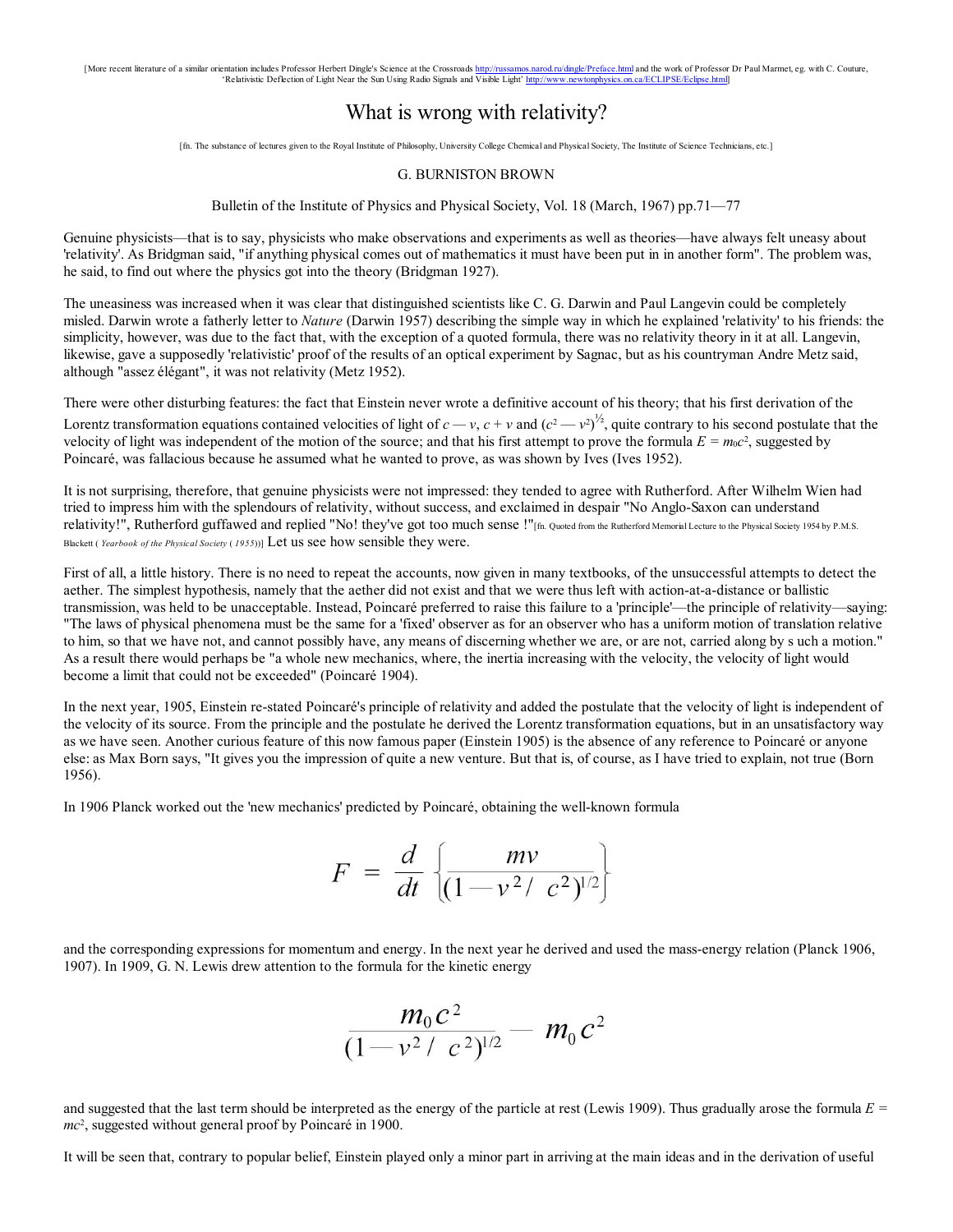formulae in the restricted, or special, theory of relativity, and Whittaker cal led it the relativity theory of Poincaré and Lorentz, pointing out that it had its origin in the theory of aether and electrons (Whittaker 1953). A recent careful investigation by Keswani confirms this opinion; he summarizes Poincaré's contribution as follows:

"As far back as 1895, Poincaré, the innovator, had conjectured that it is impossible to detect absolute motion. In 1900 he introduced 'The principle of relative motion' which he later called by the equivalent terms 'The law of relativity' and 'The principle of relativity' in his book Science and Hypothesis published in 1902. He further asserted in this book that there is no absolute time and that we have no intuition of the 'simultaneity' of two 'events' [mark the words] occurring at two different places. In a lecture given in 1904, Poincaré reiterated the principle of relativity, described the method of synchronization of clocks with light signals, urged a more satisfactory theory of the electrodynamics of moving bodies based on Lorentz's ideas and predicted a new mechanics characterized by the rule that the velocity of light cannot be surpassed. This was followed in June 1905 by a mathematical paper entitled 'Sur la dynamique de 1'electron', in which the connection between relativity (impossibility of detecting absolute motion) and the Lorentz transformation, given by Lorentz a year earlier, was recognized. [fn. Gravitational waves with velocity c and the velocity addition formula should be included (Keswani 1966).]

In point of fact, therefore, Poincaré was not only the first to enunciate the principle, but he also discovered in Lorentz's work the necessary mathematical formulation of the principle. All this happened before Einstein's paper appeared" (Keswani 1965).

Einstein's attempt to derive the Lorentz transformation equations from the principle of relativity and the postulate that the velocity of light is independent of that of the source would (if it had not involved a contradiction) have made Lorentz transformations independent of any particular assumption about the construction of matter (as it had not been in Lorentz's derivation). This feature, of course, was pleasing to the mathematically minded, and Pauli considered it an advance. Einstein said that the Lorentz transformations were "the real basis of the special relativity theory" (Einstein 1935), and this makes it clear that he had converted a theory which, in Lorentz's hands at any rate, was a physical theory (involving, for instance, contraction of matter when moving with respect to the aether) into something that is not a physical theory in the ordinary sense, but the physical interpretation of a set of algebraic transformations derived from a principle which turns out to be a rule about laws, together with a postulate which is, or could be, just the algebraic expression of a fact—the independence of the velocity of light of that of the source (experiments already done appear to confirm it but more direct evidence is needed). We see, then, that 'relativity' is not an ordinary physical the ory: it is what Synge calls a "cuckoo process"; that is to say. Nature's laws must be found first, and then they can, perhaps, be adapted to comply with the overall 'principle'.

"The eggs are laid, not on the bare ground to be hatched in the clear light of Greek logic, but in the nest of another bird, where they are warmed by the body of a foster mother, which, in the case of relativity, is Newton's physics of the 19th century" (Synge 1956).

The special theory of relativity is therefore founded on two postulates

(a) a law about laws (Poincaré's principle of relativity).

(b) an algebraic representation of what is, or could be, a fact (velocity of light constant, independent of the velocity of the source) and its application to the physical universe is

### (c) a cuckoo process.

This basis of the theory explains a great deal that has mystified many physicists and engineers. They could not understand how Einstein could sometimes speak as though the aether was superfluous (Einstein 1905) and at other times say "space without aether is unthinkable" (Einstein 1922). This was due, of course, to not starting with physical terms—matter its motion, and its interactions (force). A physical theory which included radiation would have to *start* by stating whether an aether, action-at-a-distance, or ballistic transmission of force was being postulated It explains, also, how mass and inertial force get into the special theory which is founded on a geometrization of *uniform* velocities, for it is well known that inertial forces do not appear when the velocities are uniform. Formulae which purport to give the relation between measurements in one state of uniform velocity and those made in another state of uniform motion cannot logically throw any light on what happens during the *change* from one state to the other. This is only possible by using the cuckoo process—assuming Newton's second law and the conservation of momentum, and then modifying them. It also makes clear how Einstein could call Tolman's account of theory (Tolman 1934) definitive, and also praise Bergmann's treatment (Bergmann 1942), when the former author thought length contractions real and in principle observable, whereas the latter seems to have thought it only an appearance.

The fact that Einstein asserted that the Lorentz transformation equations were the basis of the special theory, and these are, of course, purely mathematical, means that, in so far as the theory is considered to have any physical implications, these implications must be the result of the interpretation of mathematical expressions in physical terms. But in this process there can be no guarantee that contradictions will not arise, and, in fact, serious contradictions have have arisen which have marred the special theory. Half a century of argumentation has not removed them, and the device of calling them only apparent contradictions (paradoxes) has not succeeded in preventing the special theory of relativity from becoming untenable as a physical theory.

The most outstanding contradiction is what the relativists call the clock paradox. We have two clocks, A and B, exactly similar in every way, moving relatively to one another with uniform velocity along a line joining them. If their own interaction is ignored and they are far removed from other matter, they continue to move with uniform velocity, and so each clock can be considered as being the origin of a set of inertial axes. The Lorentz transformations show that the clock which is treated as moving goes slow. The principle of relativity, however, asserts that, as A and B both provide inertial frames, they are equivalent for the description of Nature, and all mechanical phenomena take the same course of development in each. Referred to A, B goes slow; referred to B, A goes slow. It is not possible for each of two clocks to go slower than the other. There is thus a contradiction between the Lorentz transformations and the principle.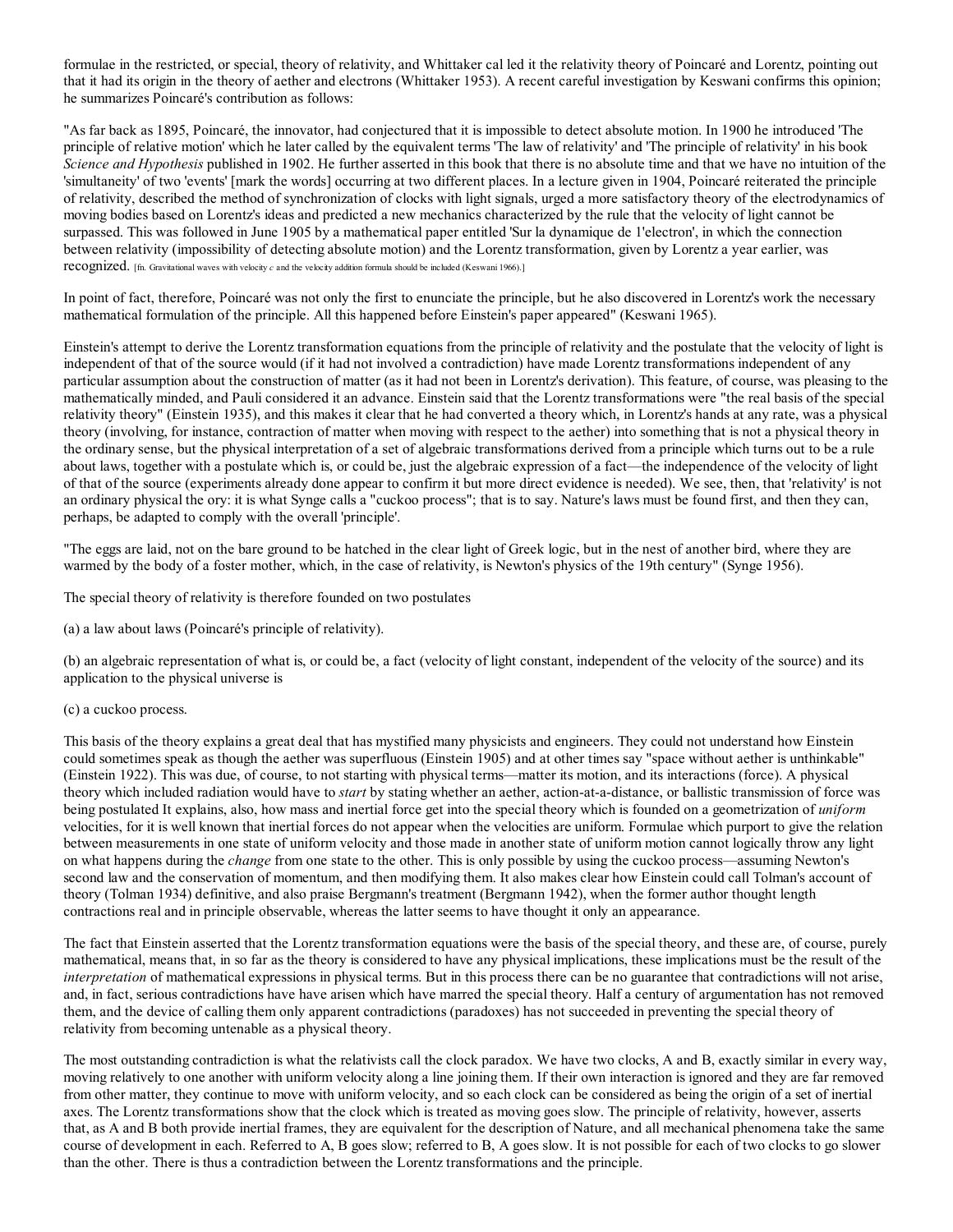This contradiction can be seen clearly in a diagram which prevents the confusion which arises when the expression 'as se en from' is allowed to enter the argument (e.g. 'the time at B as seen from A'). In figure 1, two long lines of clocks are passing close to one another with uniform velocity  $V$ . At a given instant, two clocks opposite one another, A and B, are set to read the same time. All the A series of clocks are then synchronized with A by the method of reflected light signals, suggested by Poincaré and accepted by Einstein and other relativists. In a similar way all the B series of clocks are synchronized with B.



In the upper diagram the A clocks are taken to be at rest and the B clocks to be moving to the right. After a time interval, the clock B has travelled a distance  $d$ , say: its reading is then compared with that of the clock C momentarily opposite to it. C, however, has been synchronized with A so that the comparison is in effect a comparison of B with A. According to the Lorentz transformations, the moving clock B goes slow, and its reading, therefore, behind that of  $C(= A)$  as shown. In the lower diagram the B clocks are taken to be at rest and the A clocks to be moving to the left. When A has travelled the distance d, its reading is compared with that of clock C', momentarily opposite to it. But, as before, C' has been synchronized with B so that we have , in effect, another comparison of B with A, and this time A's clock goes slow, so that B's reading is in advance of A's as shown. The two comparisons should yield the same result according to the principle of relativity. It is obvious that they do not.

A more intriguing instance of this so-called 'time dilation' is the well-known 'twin paradox', where one of two twins goes for a journey and returns to find himself younger than his brother who remained behind. This case allows more scope for muddled thinking because acceleration can be brought into the discussion. Einstein maintained the greater youthfulness of the travelling twin, and admitted that it contradicts the principle of relativity, saying that acceleration must be the cause (Einstein 1918). In this he has been followed by relativists in a long controversy in many journals, much of which ably sustains the character of earlier speculations which Born describes as "monstrous" (Born 1956).

Surely there are three conclusive reasons why acceleration can have nothing to do with the time dilation calculated:

(i) By taking a sufficiently long journey the effects of acceleration at the start, turn-round and end could be made negligible compared with the uniform velocity time dilation which is proportional to the duration of the journey.

(ii) If there is no uniform time dilation, and the effect, if any, is due to acceleration, then the use of a formula depending only on the steady velocity and its duration cannot be justified.

(iii) There is, in principle, no need for acceleration. Twin A can get his velocity  $V$  before synchronizing his clock with that of twin B as he passes. He need not turn round: he could be passed by C who has a velocity V in the opposite direction, and who adjusts his clock to that of A as he passes. When C later passes B they can compare clock readings. As far as the theoretical experiment is concerned, C's clock can be considered to be A's clock returning without acceleration since, by hypothesis, all the clocks have the same rate when at rest together and change with motion in the same way independently of direction. [fn. I am indebted to Lord Halsbury for pointing this out to me.] One more contradiction, this time in statics, may be mentioned: this is the lever with two equal arms at right angles and pivoted at the corner. It is kept in equilibrium by two equal forces producing equal and opposite couples. According to the Lorentz transformation equations referred to a system moving with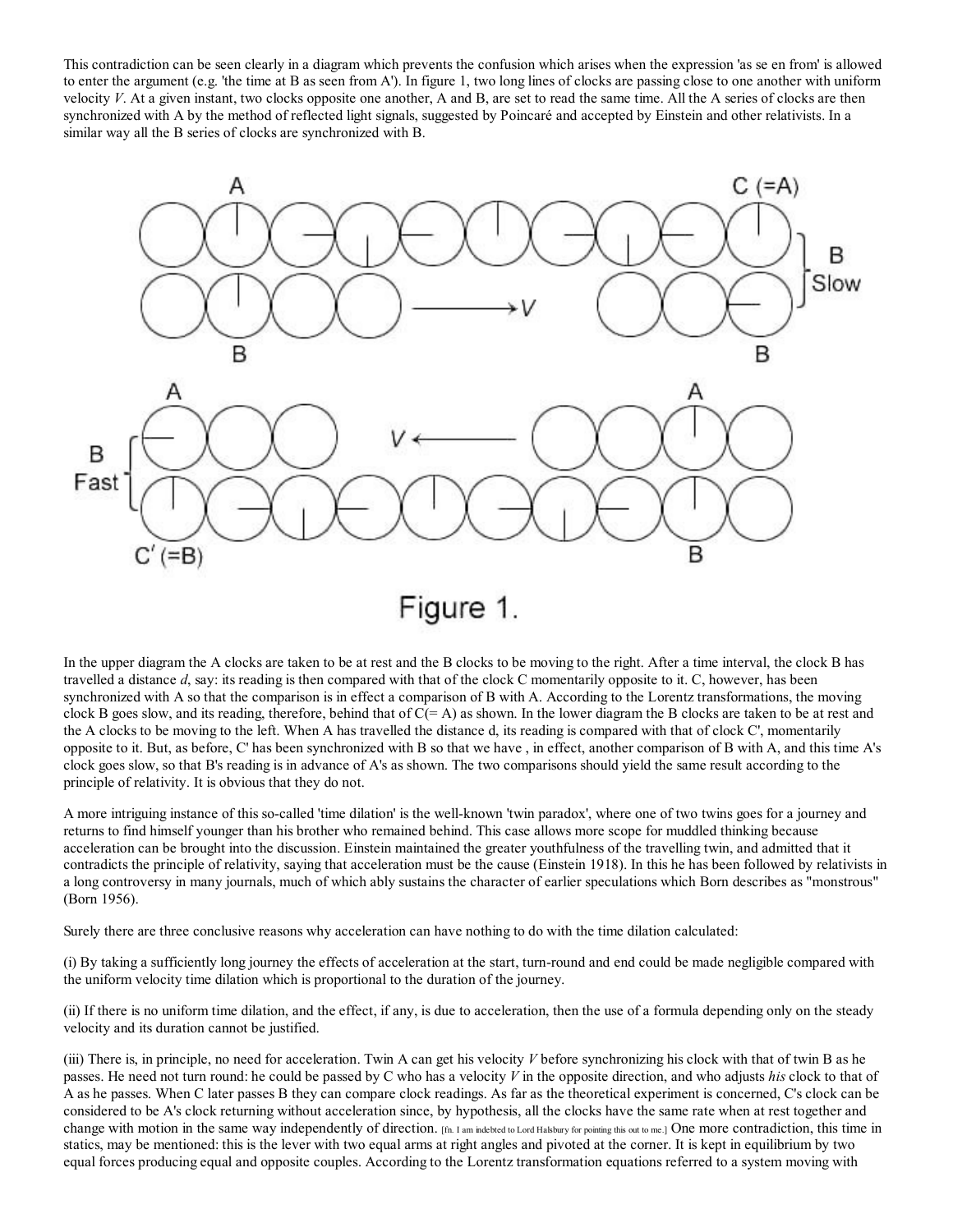respect to the lever system, the couples are no longer equal so the lever should be seen to rotate, which is, of course, absurd. Tolman tried to overcome this by saying that there was a flow of energy entering one lever arm and passing out through the pivot, just stopping the rotation! Overlooking the fact that energy is a metrical term and not anything physical (Brown 1965, 1966), there would presumably be some heating in the process which is not considered. Statics provides insuperable difficulties for the physical interpretation of Lorentz transforma tion equations and this part of mechanics is avoided in the textbooks—in fact, Einstein omits statics in his definition: "The purpose of mechanics is to describe how bodies change their position in space with time" (Einstein 1920, P. 9).

The three examples which have been dealt with above show clearly that the difficulties are not paradoxes) but genuine contradictions which follow inevitably from the principle of relativity and the physical interpretations of the Lorentz transformations. The special theory of relativity is therefore untenable as a physical theory.

Turning now to the general theory of relativity, Einstein tells us in his autobiography (Einstein 1959) how, at the age of 12, he began to doubt Bible stories. "The consequence was a positively fanatic (orgy of) free-thinking coupled with the impression that youth is intentionally being deceived by the State through lies; it was a crushing impression. Suspicion against every kind of authority grew out of this experience, a sceptical attitude tow ards the convictions which were alive in any specific social environment—an attitude which has never again left me."

This sceptical attitude towards prevailing convictions possibly explains why Einstein was not satisfied with the relativity theory of Poincaré and Lorentz which stopped short of including accelerating systems, thus still leaving something apparently 'absolute'. He still seemed to be affected by this word 'absolute', but it is difficult to see what it could mean except with regard either to the Sensorium of God (Newton) or an aether pervading all space. He pushed on, therefore, with an attempt to show that natural laws must be expressed by equations which are covariant under a group of *continuous* coordinate transformations. This group, which Einstein took as the algebraic expression of a general principle of relativity, included, as a subgroup, the Lorentz transformations which Poincaré had taken as the algebraic expression of the restricted principle.

To overcome the physical difficulty that acceleration produces forces (inertial) whereas uniform velocity does not, Einstein was led to assert that these forces cannot be distinguished from ordinary gravitational force, and are therefore not an absolute test of acceleration. This contention Einstein called the principle of equivalence. In trying to support this contention, he imagined a large closed chest which was first at rest on the surface of a large body like the Earth, and then later removed to a great distance from other matter where it was pulled by a rope until its acceleration was g. No experiment made inside could, he claimed, detect the difference in the two cases. But in this he was mistaken, as I have shown (Brown 1960).

In the first case, if two simple pendulums were suspended with their threads a foot apart, the threads would not be parallel but point towards the centre of mass of the Earth (or a point somewhat nearer allowing for their mutual attraction). The angle between them would, in principle, be detectable by the Mount Palo mar telescope. When accelerated by a rope, the threads would be parallel if it were not for the small mutual attraction. If now, the threads were moved so as to be further apart, the angle between them would *increase* in the first case, but in the second case the threads would become more parallel so that the angle would therefore *decrease*. The principle of equivalence is therefore untenable. It is gratifying to find one theoretician who states that the principle is false (Synge I960): "In Einstein's theory there is a gravitational field or there is none, according as the Riemann tensor does or does not vanish. This is an absolute property: it has nothing to do with the observer's world-line."

The principle of equivalence is made plausible by the use of the expression 'gravitational field', overlooking the fact that this is a useful conception but cannot be demonstrated. All we can do is place a test particle at the point in question and measure the force on  $it$ . This might be action-at-a-distance. As soon as the term 'field' is dropped and we talk about the gravitational force between bodies at rest we realize that the force is centripetal, whereas the force of inertia is not. This is an important difference obscured by the use of the word 'field'. Relativists now admit that the principle of equivalence only holds at a point; but then, of course, we have left physics for geometry—experiments cannot be made at a point.

This contact with the physical world having gone we are left in the general theory only with the principle of covariance—that the laws of physics must be expressed in a form independent of the coordinate system, and the mathematical development of this condition which Einstein did with Grassman and others. Unfortunately, given sufficient ingenuit y, almost any law of physics can be expressed in covariant form, so that the principle imposes no necessary restriction on the nature of these laws. The principle is therefore barren, and Einstein had to regard it as merely of heuristic significance (by considering only the *simplest* laws in accord with it (Einstein 1959, p. 39)). Also the number of problems which can be completely formulated, let alone solved, is extremely small. Some relativists look on it rather as an encumbrance (Fock 1959).

The three consequences stemming from Einstein's theory of gravitation, that are usually brought forward as supporting it, are also not impressive. The movement of the perihelion of Mercury was known before and can be explained in various ways (Whittaker 1953). The 'bending of light' round the Sun had been suggested before, and the much advertised confirmation in the eclipse of 1919 involved assuming Einstein's law of 'bending' to obtain the 'scale constants', with the help of which the results were derived which were supposed to prove it. The deflections of stars that moved transversely or in the opposite direction to that predicted were omitted. The mean deviation and its direction varied from plate to plate during the eclipse, suggesting refraction in a turbulent diffuse 'atmosphere'. Nevertheless a mean value was obtained "in exact accord with the requirements of the Einstein theory" (Lick Observatory Bulletin 1922, No. 346). Later attempts have given different values. This must be one of the most extraordinary self-deceptions in the whole history ot science (see Poor 1930). The gravitational red shift of light now appears to be confirmed, but this follows from Mach's hypothesis. [fn. Einstein and others call it Mach's principle, but it is not a principle—it is a physical hypothesis.] that inertial forces are due to interaction with the distant bodies of the Universe [fn. Newton considered this possibility (see Brown 1943)], and does not require 'relativity' as the author has shown (Brown 1955).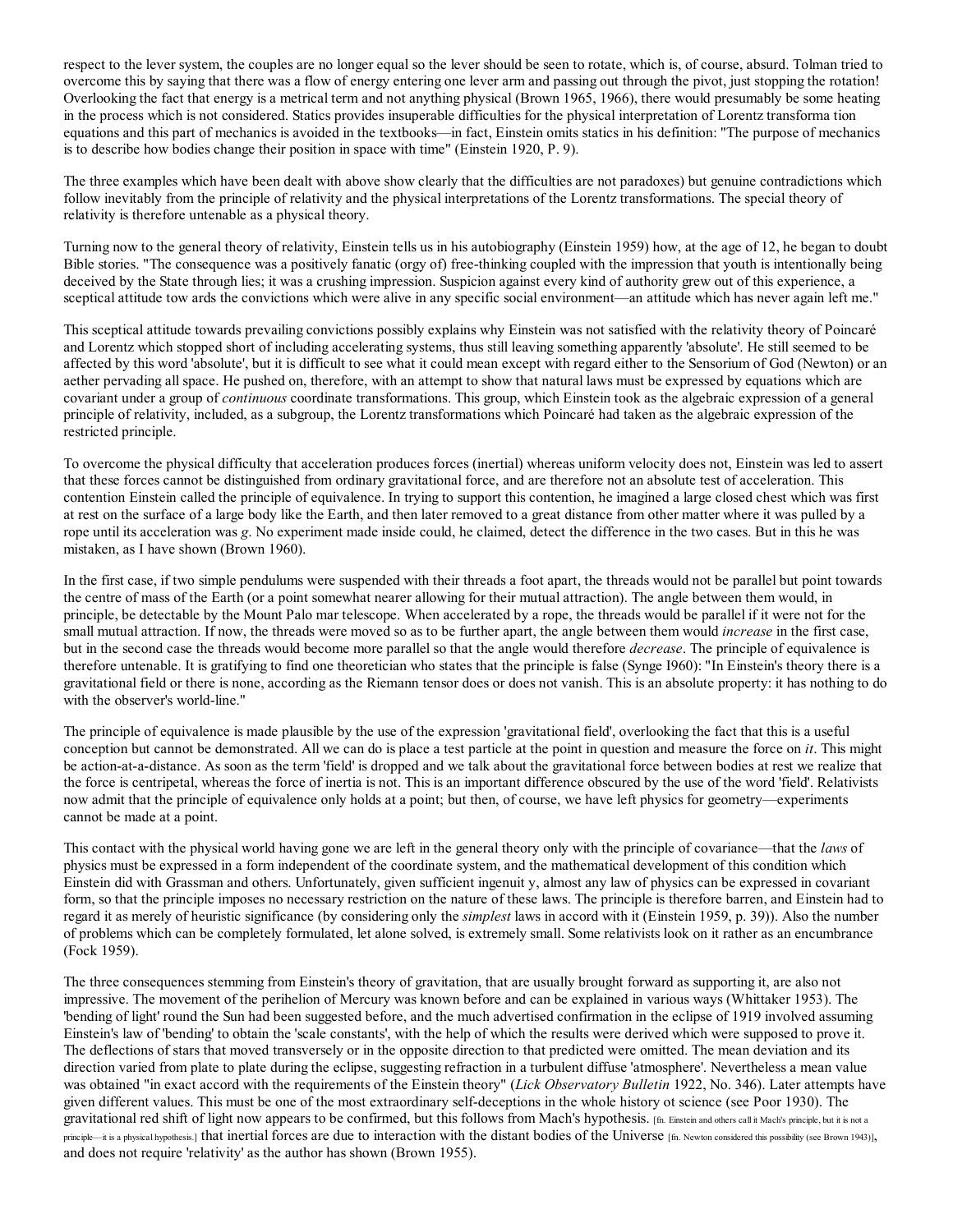We see, then, that the general theory is based physically on a fallacy (principle of equivalence) and on a principle that is barren (covariance) and which is also, mathematically, almost intractable. Genuine physicists may well agree with Fock that it is not a major contribution to physics.

The whole subject of 'relativity' is extremely interesting looked at from the point of view of scientific method. Western science long ago involved the rejection of the view that Nature's ways can be found by just taking thought, or by t he adoption of principles based on reason alone, or beauty, or simplicity. The idea of perfection in the heavens, as we know, held back astronomy with epicycles and caused sunspots to be explained away.

Newtonian method consists in first establishing the facts by careful observation and experiment, and then proceeding to attempt an explanation of them in physical terms—matter, motion and force—then from such a theory to derive, by logic and mathematics, various principles (e.g. conservation of momentum) as well as further consequences which can be put to experimental test. Natural science is concerned with causes: logic and mathematics are only tools. Newton made this clear when, after giving the first satisfactory explanation of the tides, he said: "Thus I have explained the causes of the motion of the . . . sea. Now it is fit to subjoin something concerning the quantity of those motions." But relativists now assert that "The dignity of pure theoretical speculation has been rehabilitated . . . based on a process of the mind with its own justification" (shades of Descartes!). Relativity "has saved science from narrow experimentalism, it has emphasized the part which beauty and simplicity must play in the formulation of theories of the physical world" (Mercier 1955).

The disadvantages of systems of theoretical speculation based on a process of the mind with its own justification—well understood by Bacon and the early founders of the Royal Society—are very evident in 'relativity'. Uncomfortable facts have to be forced into the system by specious reasoning, as in the case of the right-angled lever mentioned above, or ignored altogether, as in the case of Römer's one-way determination of the velocity of light. This method is not mentioned in books by relativists although it is a famous determination, being the first historically, and known to Newton in his later years. Römer's method is worth examining in detail because it nullifies Einstein's contention, repeated by Eddington and others, that we only know the out-and-return velocity, not the one-way velocity, so that the time of arrival of a signal at a distant point is never known from observation but can only be a convention. Römer measured the durations of the eclipse of one of Jupiter's satellites. These time periods increased when the Earth was moving away from Jupiter, and decreased again when the Earth was moving towards it. A knowledge of the size of the Earth's orbit, and thus the distances moved during the eclipses, allowed a calculation of the velocity of light which had only travelled one way. Modern photometric observations at Harvard University yield an excellent value which remains constant with the varying changes of direction as Jupiter moves round in its orbit.

Now the timing of the eclipses on the Earth's surface is not open to criticism, since measurement of time is *defined* for observers on the Earth. But relativists might say that the assumption of uniform rotation of the satellite, based on Newton's laws, and the use of astronomical triangulation applied to moving bodies (which is necessary to determine the Earth's orbit) both involve knowledge of the one-way velocity of light, and that this is constant—which is just what we are trying to determine.

Although the high accuracy of astronomical observations and the general agreement with theory over long periods of time is a sufficient proof that the velocity of light does not fluctuate, the best way to avoid this criticism is to notice that the experiment could be carried out in principle (we are only concerned with the relativist assertion that is impossible in principle) on the surface of the Earth.

The periodic eclipses could be replaced by a flashing beacon B (figure 2) controlled so as to flash at whatever are defined to be equal intervals, and this equality can be judged from the distant point A with one clock. The observer is carried round on the edge of a circular rotating table (corresponding to the Earth's motion in its orbit), and makes a mark on the stationary surrounding rim every time he sees a flash (this could be done automatically).



These marks get further apart between  $E_1$ , and  $E_2$ , corresponding to the increase in eclipse time periods in the Jupiter case. The clock A, at rest with respect to the beacon, the centre of th e table and the stationary rim, makes marks on the table edge, the distances between which can be used as a test of uniform rotation, and also serve to convert the distances between the stationary rim marks into time intervals. The distance  $E_1E_3$  is measured with the metre bar. The one-way velocity is calculated, as in the astronomical case, from the data. In this way we can avoid using the properties of light in order to determine the length  $E_1E_3$ , and there is only one clock. With modern techniques this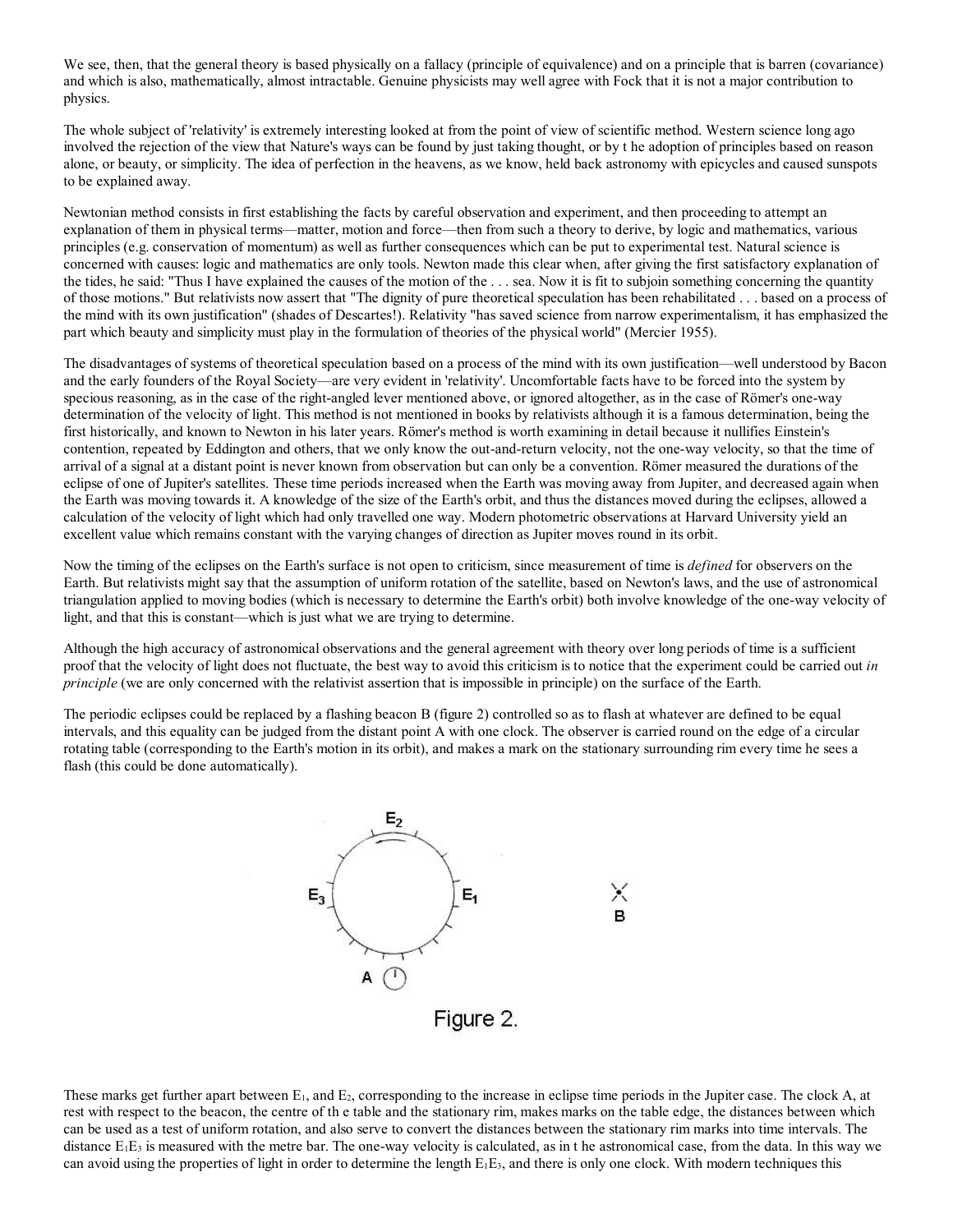method might possibly be used to test the effect of movement of the source on the velocity of light.

Belief in principles because of their mathematical elegance, or cogency, leads also to a distortion of physics, its purpose and its history. Most of the discussion about observers and their imagined measurements is remote from anything that physicists do. Having to call force a fiction, which it cannot be by definition, since we have a special set of deep-seated nerves for detecting it, and asserting that it can be removed by a mere transformation of axes illustrate distortions of physics which are common. Even distortion of mathematics occurs in Einstein's later attempt to derive the Lorentz transformation equations from the principle of relativity together w ith algebraic expression of the constancy of the velocity of light. In this proof he is forced, as Essen has pointed out (Essen 1962), to use the same symbol for two different quantities, and later he derives a dimensionally impossible equation by putting a length equal to unity (Einstein 1920). [fn.Relativists seem to be rather shaky on dimensions: has not Eddington told us that the mass of the Sun is 1<sup>47</sup> km and have we not been favoured with a revelation from Ireland that  $\ell$  centigrade = 3·804 × 10<sup>-76</sup> seconds (Synge 1960)?] It is difficult not to repeat Keswani's comments on Einstein's first (1905) proof: "The steps taken have a curiously compensating effect and apparently the demonstration was driven towards the result" (Keswani 1965). The distortion of the purpose of physics has already been exemplified by Einstein's definition of mechanics which leaves out statics. "The object of physics is to predict the results of given experiments concerning stated events", says McCrea (McCrea 1952) but the business of physicists is with "the causes of sensible effects", as Newton said—causes, not just rules and predictions. The distortions of the history of physics are too common to be worth detailed mention—many papers and broadcast lectures begin with a travesty of Newton's views.

Einstein's own part in the development of 'relativity' is particularly instructive from the point of view of scientific method. The early adolescent suspicion of all authority, and consequently of anything called 'absolute'—resulting in the desire to prove all frames of reference equal—led to proofs having to be forced and contrary facts ignored. As so often happens in other spheres, some frames turned out to be more equal than others (inertial frames). The attempt to extend 'equality' to accelerated axes led to invoking a principle (equivalence) whose application gradually shrank to a mathematical point, and to a postulate (covariance) which turned out to be barren. His final years devoted to trying to obtain a unitary mathematical treatment of gravitation and electrodynamics ended in failure. It is difficult to think of a more convincing demonstration of the dire effects of abandoning Newtonian method.

What then remains of the theory? The Lorentz transformations have proved not to be the necessary formulation of the principle of relativity, as Poincaré believed, since physical interpretations of them have contradicted the principle. When applied, perspicaciously, to Newtonian physics they produce formulae which are certainly superior to the 'classical' ones at high speeds. But the Lorentz transformation equations were first derived and used by Voigt in 1887 in connection with elasticity, and later, again by Lorentz in connection with the electron theory of matter, and do not depend on 'relativity' for their derivation. [fn. They can be derived without the principle (see Capildeo 1967)] The placing of the Lorentz term  $(1-v^2/c^2)^{1/2}$  under *m* the mass, following Poincaré's prediction of a velocity *c* that cannot be exceeded by matter, has been supported by experiments with accelerators (relative to the machine). Once again, however, interpretations of algebra are not a substitute for genuine physical theory: the interaction of a particle with distant matter (force of inertia), tending to infinity when v approaches c, is not the only physical interpretation it may be that interaction with nearby matter (the accelerating force) may tend to zero when  $\nu$  approaches  $c$ . This hypothesis, for example, avoids the supposition of an enormous amount of matter in the Universe for which there is no evidence (Brown 1955, 1957, 1958, 1963).

The general theory has been well summed up by Fock: "It is... incorrect to call Einstein's theory of gravitation a 'General theory of relativity' all the more since 'The general principle of relativity' is impossible under any physical condition."

The general covariance of equations has quite a different meaning from the physical principle of relativity, it is merely a formal property of the equations which allows one to write them down without prejudging the question of what coordinate system to use. The solution of equations written in generally covariant form involves four arbitrary functions; but the indeterminacy arising from this has no fu ndamental importance and does not express any kind of 'general relativity'. From a practical point of view such an indeterminacy even represents something of a disadvantage" (Fock 1959).

It is still too soon to attempt a final judgment on 'relativity', but certainly we can say that 'relativity' has not provided convincing justification for adopting a new scientific method which involves "processes of the mind which are their own justification", and rejecting Newton's continual plea for more experiments as "narrow experimentalism". Nor does it justify substituting the derivation of physical theory, by interpretation of an algebraic representation of a postulated general principle, for the derivation of general principles from the algebraic representation of a physical theory.

# **REFERENCES**

BERGMANN, P. G., 1942, *Introduction to the Theory of Relativity* (New York: Prentice-Hall), preface.

BORN, M., 1956, *Physics in My Generation* (London: Pergamon Press), p. 193.

BRIDGMAN, P. W., 1927, The Logic of Modern Physics (New York: Macmillan), p. 169.

BROWN, G. B., 1943. Nature, Lond., 151, 85—6

- 1955, Proc. Phys. Soc. B., 68, 672—8
- 1956, Sci. Progr., 44, 619—34.
- 1958, Sci. Progr., 46, 15—29